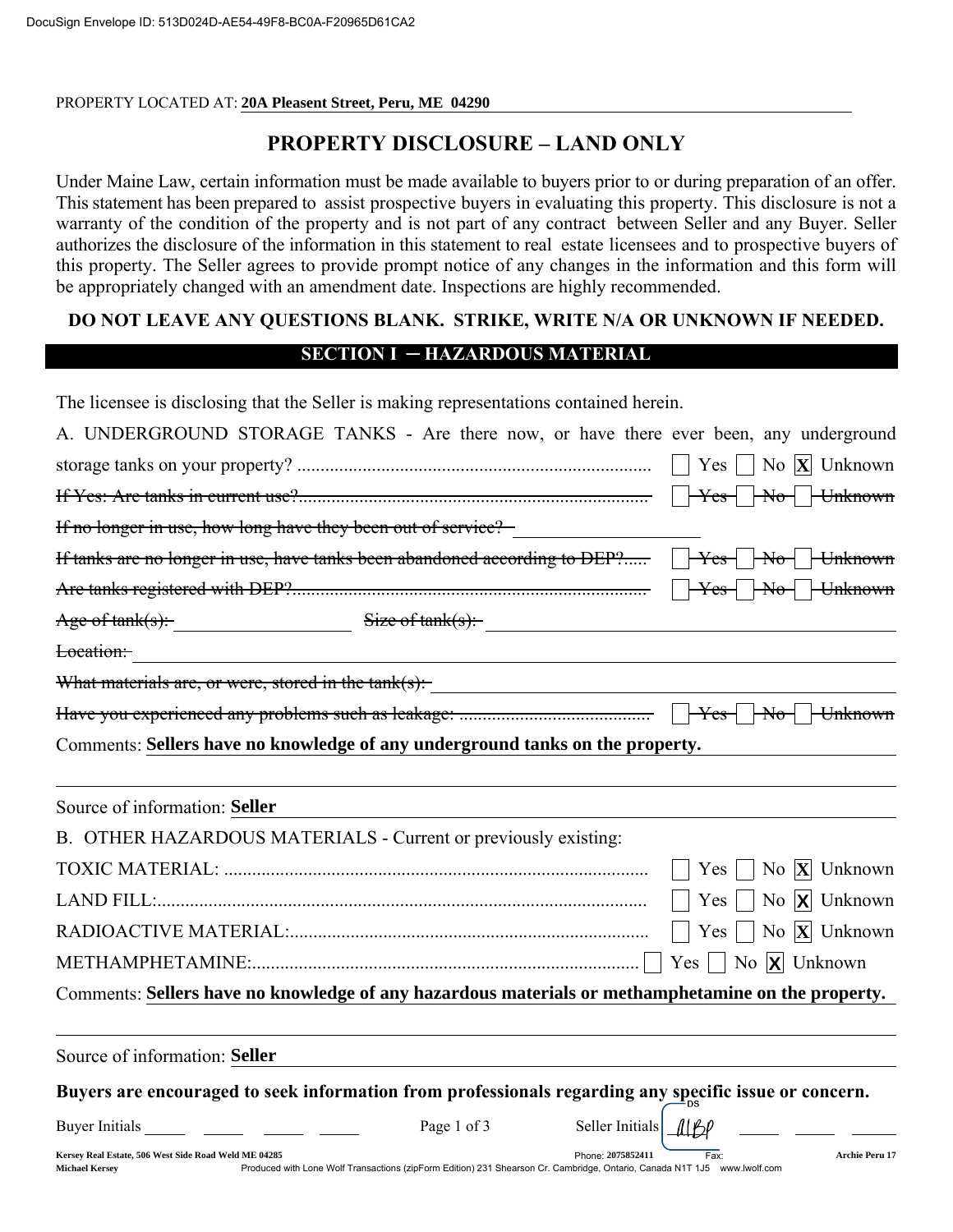### PROPERTY LOCATED AT: **20A Pleasent Street, Peru, ME 04290**

## SECTION II ─ GENERAL INFORMATION

| Is the property subject to or have the benefit of any encroachments, easements, rights-of-way, leases, rights of                                      |                            |                |                                             |
|-------------------------------------------------------------------------------------------------------------------------------------------------------|----------------------------|----------------|---------------------------------------------|
| first refusal, life estates, private ways, trails, homeowner associations (including condominiums and PUD's) or                                       |                            |                |                                             |
|                                                                                                                                                       |                            |                | Yes     No $ \mathbf{X} $ Unknown           |
| If Yes, explain:<br><u> 1980 - Andrea Stadt Britain, amerikansk politik (</u>                                                                         |                            |                |                                             |
| Source of information: Deed/Sellers                                                                                                                   |                            |                |                                             |
| Is access by means of a way owned and maintained by the State, a county, or a municipality over which the public                                      |                            |                |                                             |
|                                                                                                                                                       | $\mathbf{X}$ Yes $\Box$ No |                | Unknown                                     |
| If No, who is responsible for maintenance? Town                                                                                                       |                            |                |                                             |
| Road Association Name (if known): None                                                                                                                |                            |                |                                             |
| Are there any shoreland zoning, resource protection or other overlay zone                                                                             |                            |                |                                             |
|                                                                                                                                                       | $ X $ Yes                  | N <sub>0</sub> | Unknown                                     |
| If Yes, explain: Shoreland Zoning                                                                                                                     |                            |                |                                             |
| Source of information: seller and town                                                                                                                |                            |                |                                             |
| Is the property the result of a division within the last 5 years (i.e. subdivision)?                                                                  | Yes $ X $ No               |                | Unknown                                     |
| If Yes, explain:                                                                                                                                      |                            |                |                                             |
| Source of information: Seller                                                                                                                         |                            |                |                                             |
| Are there any tax exemptions or reductions for this property for any reason including but not limited to:                                             |                            |                |                                             |
|                                                                                                                                                       |                            |                | Unknown                                     |
| If Yes, explain:<br><u> 1980 - Johann Barn, amerikan besteman besteman besteman besteman besteman besteman besteman besteman besteman</u>             |                            |                |                                             |
|                                                                                                                                                       |                            |                | Unknown                                     |
|                                                                                                                                                       |                            | N <sub>o</sub> | Unknown                                     |
|                                                                                                                                                       |                            | No             | Unknown                                     |
|                                                                                                                                                       |                            |                |                                             |
|                                                                                                                                                       | Yes $ \mathbf{X} $ No      |                | Unknown                                     |
|                                                                                                                                                       |                            |                | Yes $\vert$   No $\vert$ <b>X</b>   Unknown |
|                                                                                                                                                       | $Yes \mid$                 |                | No $X$ Unknown                              |
| Source of information: Seller<br><u> 1989 - Johann Stein, marwolaethau a bhann an t-Amhain an t-Amhain an t-Amhain an t-Amhain an t-Amhain an t-A</u> |                            |                |                                             |
| Additional Information:                                                                                                                               |                            |                |                                             |
|                                                                                                                                                       |                            |                |                                             |
|                                                                                                                                                       |                            |                |                                             |

·DS Buyer Initials  $\begin{array}{ccc} \text{Page 2 of 3} & \text{Select Initially} \end{array}$